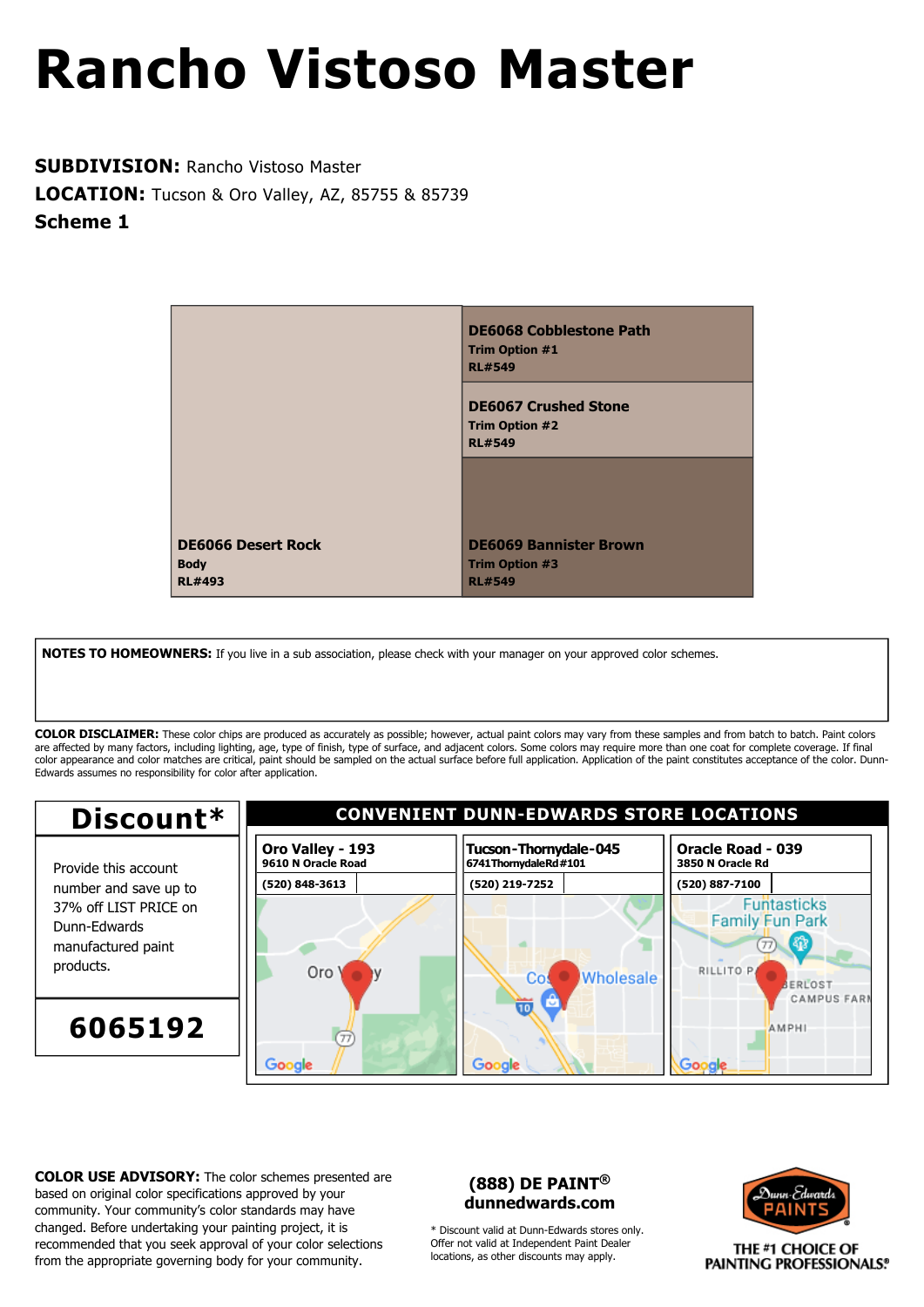**SUBDIVISION:** Rancho Vistoso Master **LOCATION:** Tucson & Oro Valley, AZ, 85755 & 85739 **Scheme 2**

|                                                            | <b>DET627 Pewter Patter</b><br><b>Trim Option #1</b><br><b>RL#924</b> |
|------------------------------------------------------------|-----------------------------------------------------------------------|
|                                                            | <b>DET620 Barnwood Gray</b><br><b>Trim Option #2</b><br><b>RL#917</b> |
|                                                            |                                                                       |
| <b>DEC786 Miner's Dust</b><br><b>Body</b><br><b>RL#631</b> | <b>DET626 Metal Fringe</b><br><b>Trim Option #3</b><br><b>RL#923</b>  |

**NOTES TO HOMEOWNERS:** If you live in a sub association, please check with your manager on your approved color schemes.

**COLOR DISCLAIMER:** These color chips are produced as accurately as possible; however, actual paint colors may vary from these samples and from batch to batch. Paint colors are affected by many factors, including lighting, age, type of finish, type of surface, and adjacent colors. Some colors may require more than one coat for complete coverage. If final color appearance and color matches are critical, paint should be sampled on the actual surface before full application. Application of the paint constitutes acceptance of the color. Dunn-Edwards assumes no responsibility for color after application.



**COLOR USE ADVISORY:** The color schemes presented are based on original color specifications approved by your community. Your community's color standards may have changed. Before undertaking your painting project, it is recommended that you seek approval of your color selections from the appropriate governing body for your community.

### **(888) DE PAINT® dunnedwards.com**

\* Discount valid at Dunn-Edwards stores only. Offer not valid at Independent Paint Dealer locations, as other discounts may apply.

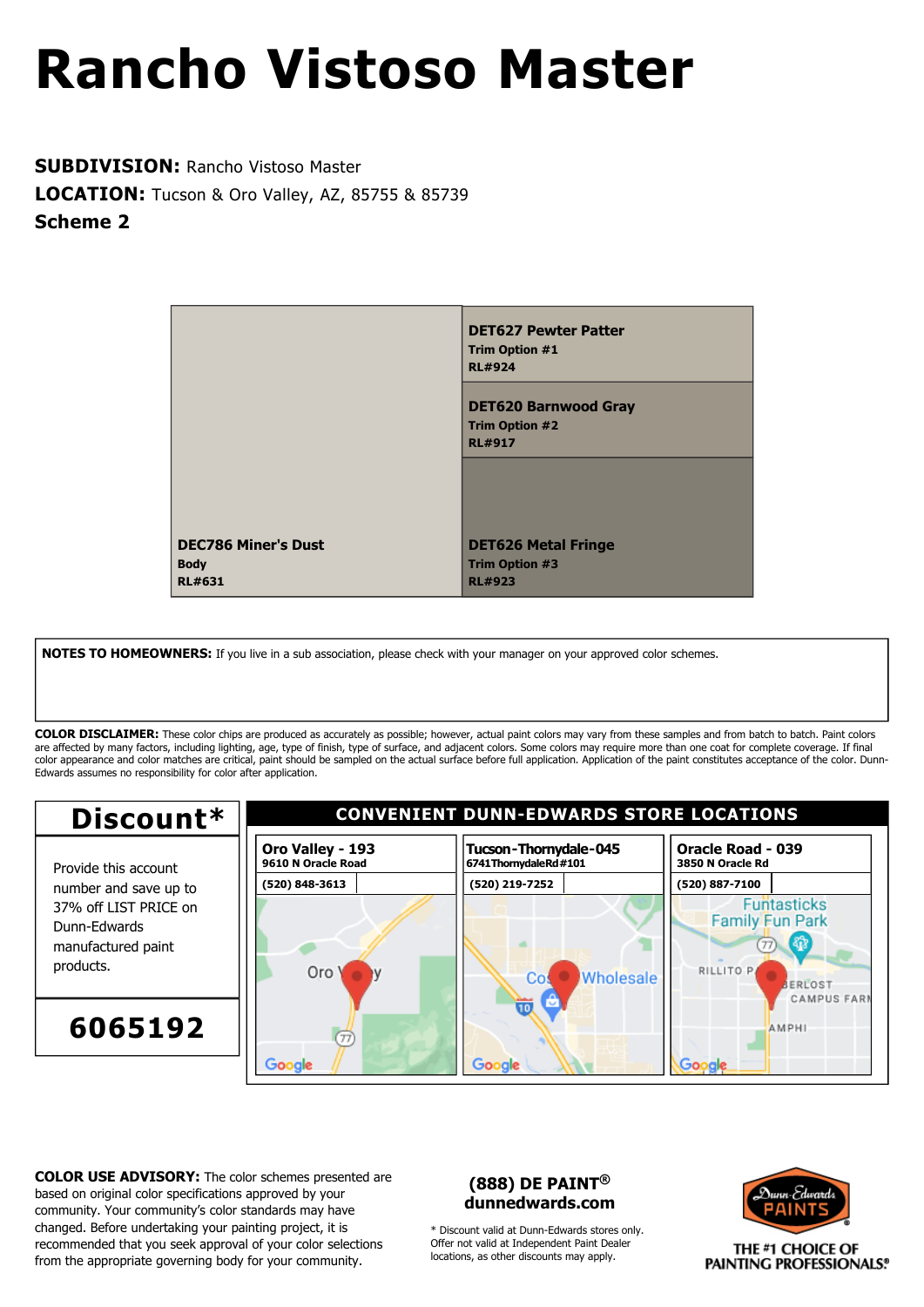**SUBDIVISION:** Rancho Vistoso Master **LOCATION:** Tucson & Oro Valley, AZ, 85755 & 85739 **Scheme 3**



**NOTES TO HOMEOWNERS:** If you live in a sub association, please check with your manager on your approved color schemes.

**COLOR DISCLAIMER:** These color chips are produced as accurately as possible; however, actual paint colors may vary from these samples and from batch to batch. Paint colors are affected by many factors, including lighting, age, type of finish, type of surface, and adjacent colors. Some colors may require more than one coat for complete coverage. If final color appearance and color matches are critical, paint should be sampled on the actual surface before full application. Application of the paint constitutes acceptance of the color. Dunn-Edwards assumes no responsibility for color after application.



**COLOR USE ADVISORY:** The color schemes presented are based on original color specifications approved by your community. Your community's color standards may have changed. Before undertaking your painting project, it is recommended that you seek approval of your color selections from the appropriate governing body for your community.

### **(888) DE PAINT® dunnedwards.com**

\* Discount valid at Dunn-Edwards stores only. Offer not valid at Independent Paint Dealer locations, as other discounts may apply.

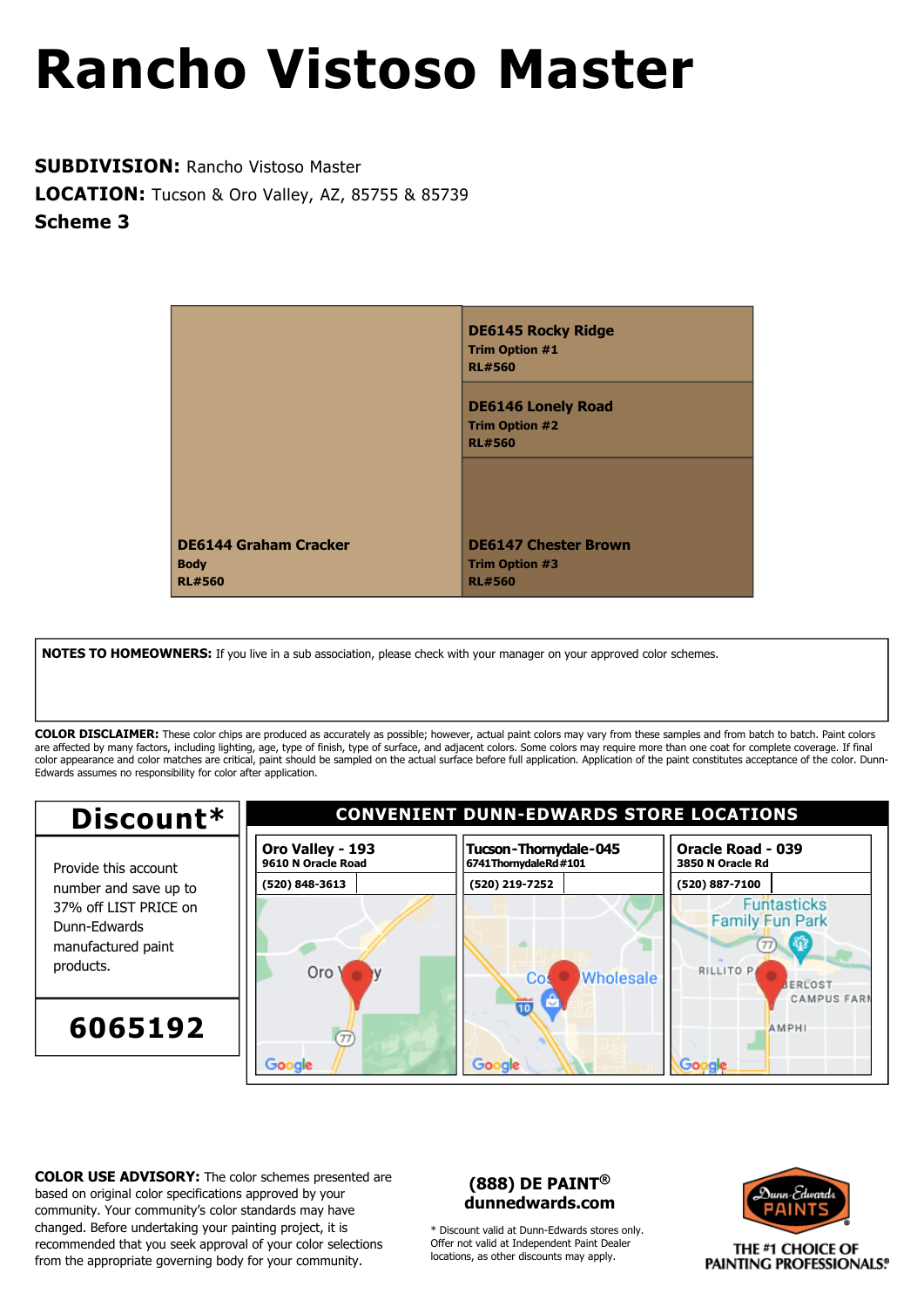**SUBDIVISION:** Rancho Vistoso Master **LOCATION:** Tucson & Oro Valley, AZ, 85755 & 85739 **Scheme 4**



**NOTES TO HOMEOWNERS:** If you live in a sub association, please check with your manager on your approved color schemes.

**COLOR DISCLAIMER:** These color chips are produced as accurately as possible; however, actual paint colors may vary from these samples and from batch to batch. Paint colors are affected by many factors, including lighting, age, type of finish, type of surface, and adjacent colors. Some colors may require more than one coat for complete coverage. If final color appearance and color matches are critical, paint should be sampled on the actual surface before full application. Application of the paint constitutes acceptance of the color. Dunn-Edwards assumes no responsibility for color after application.



**COLOR USE ADVISORY:** The color schemes presented are based on original color specifications approved by your community. Your community's color standards may have changed. Before undertaking your painting project, it is recommended that you seek approval of your color selections from the appropriate governing body for your community.

### **(888) DE PAINT® dunnedwards.com**

\* Discount valid at Dunn-Edwards stores only. Offer not valid at Independent Paint Dealer locations, as other discounts may apply.

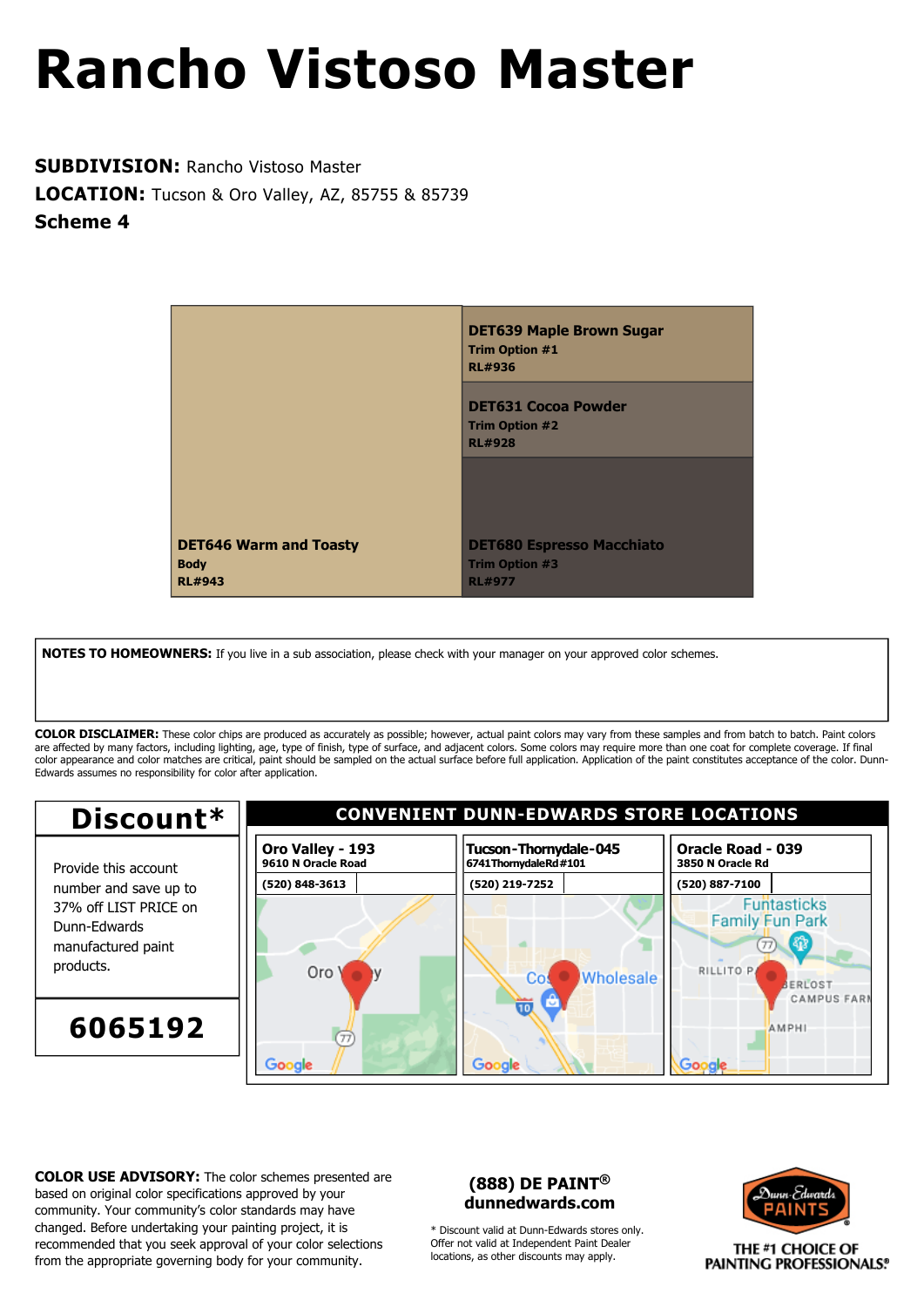**SUBDIVISION:** Rancho Vistoso Master **LOCATION:** Tucson & Oro Valley, AZ, 85755 & 85739 **Scheme 5**

|                                                          | <b>DET512 Whale Watching</b><br><b>Trim Option #1</b><br><b>RL#809</b> |
|----------------------------------------------------------|------------------------------------------------------------------------|
|                                                          | <b>DET511 Dapple Gray</b><br><b>Trim Option #2</b><br><b>RL#808</b>    |
|                                                          |                                                                        |
| <b>DE6221 Flintstone</b><br><b>Body</b><br><b>RL#571</b> | <b>DEC750 Bison Beige</b><br><b>Trim Option #3</b><br><b>RL#649</b>    |

**NOTES TO HOMEOWNERS:** If you live in a sub association, please check with your manager on your approved color schemes.

**COLOR DISCLAIMER:** These color chips are produced as accurately as possible; however, actual paint colors may vary from these samples and from batch to batch. Paint colors are affected by many factors, including lighting, age, type of finish, type of surface, and adjacent colors. Some colors may require more than one coat for complete coverage. If final color appearance and color matches are critical, paint should be sampled on the actual surface before full application. Application of the paint constitutes acceptance of the color. Dunn-Edwards assumes no responsibility for color after application.



**COLOR USE ADVISORY:** The color schemes presented are based on original color specifications approved by your community. Your community's color standards may have changed. Before undertaking your painting project, it is recommended that you seek approval of your color selections from the appropriate governing body for your community.

### **(888) DE PAINT® dunnedwards.com**

\* Discount valid at Dunn-Edwards stores only. Offer not valid at Independent Paint Dealer locations, as other discounts may apply.

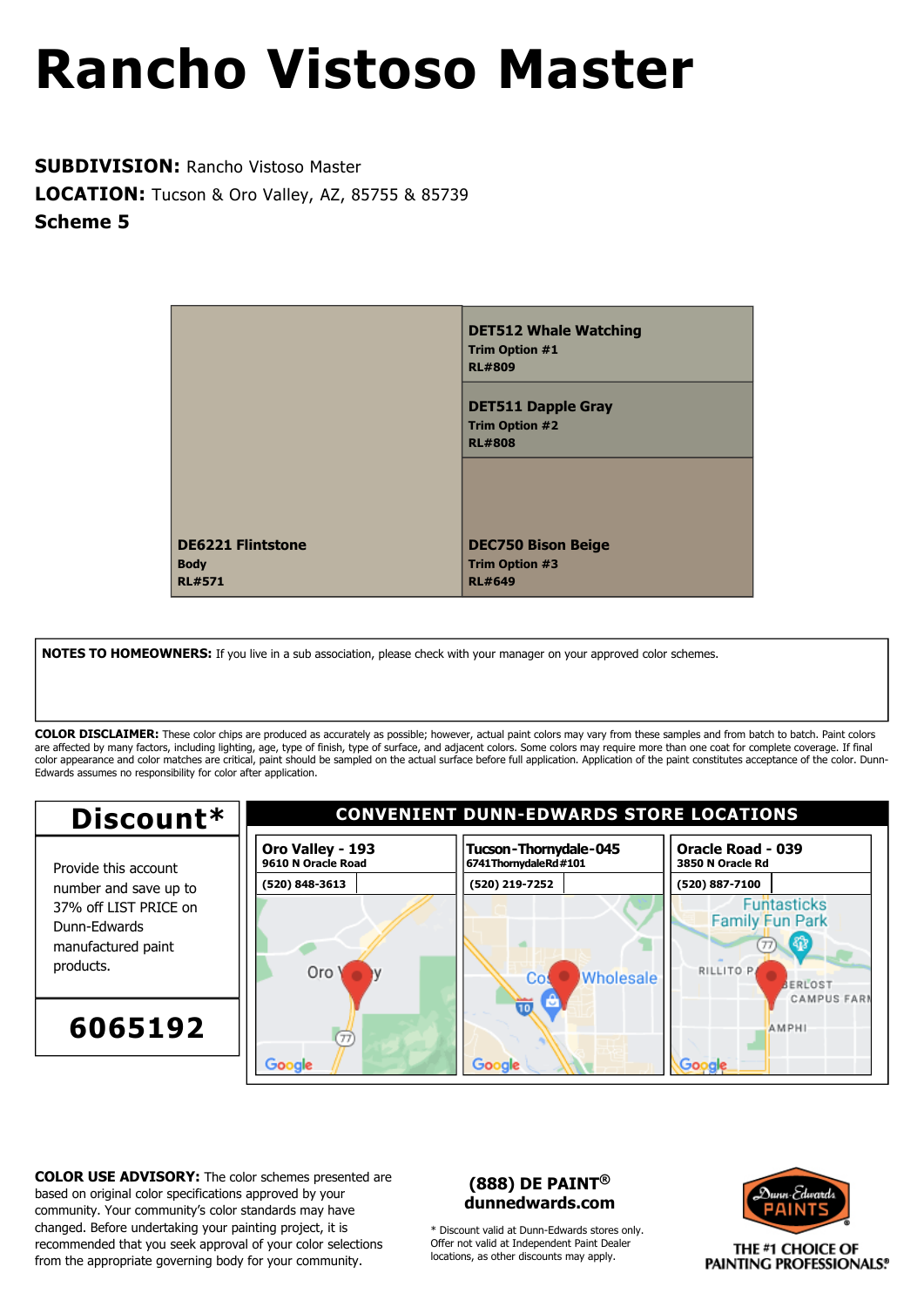**SUBDIVISION:** Rancho Vistoso Master **LOCATION:** Tucson & Oro Valley, AZ, 85755 & 85739 **Scheme 6**



**NOTES TO HOMEOWNERS:** If you live in a sub association, please check with your manager on your approved color schemes.

**COLOR DISCLAIMER:** These color chips are produced as accurately as possible; however, actual paint colors may vary from these samples and from batch to batch. Paint colors are affected by many factors, including lighting, age, type of finish, type of surface, and adjacent colors. Some colors may require more than one coat for complete coverage. If final color appearance and color matches are critical, paint should be sampled on the actual surface before full application. Application of the paint constitutes acceptance of the color. Dunn-Edwards assumes no responsibility for color after application.



**COLOR USE ADVISORY:** The color schemes presented are based on original color specifications approved by your community. Your community's color standards may have changed. Before undertaking your painting project, it is recommended that you seek approval of your color selections from the appropriate governing body for your community.

### **(888) DE PAINT® dunnedwards.com**

\* Discount valid at Dunn-Edwards stores only. Offer not valid at Independent Paint Dealer locations, as other discounts may apply.

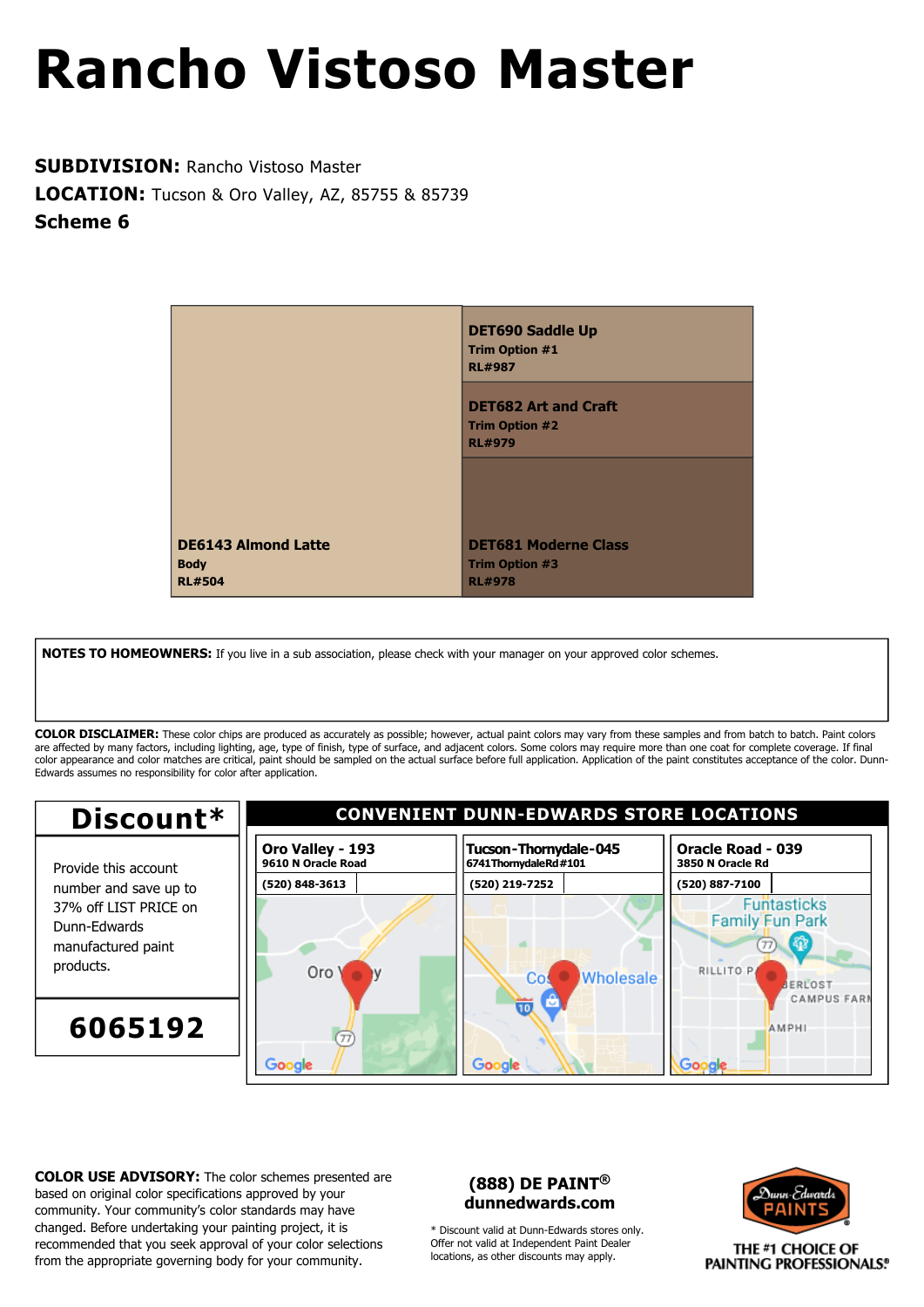**SUBDIVISION:** Rancho Vistoso Master **LOCATION:** Tucson & Oro Valley, AZ, 85755 & 85739 **Scheme 7**



**NOTES TO HOMEOWNERS:** If you live in a sub association, please check with your manager on your approved color schemes.

**COLOR DISCLAIMER:** These color chips are produced as accurately as possible; however, actual paint colors may vary from these samples and from batch to batch. Paint colors are affected by many factors, including lighting, age, type of finish, type of surface, and adjacent colors. Some colors may require more than one coat for complete coverage. If final color appearance and color matches are critical, paint should be sampled on the actual surface before full application. Application of the paint constitutes acceptance of the color. Dunn-Edwards assumes no responsibility for color after application.



**COLOR USE ADVISORY:** The color schemes presented are based on original color specifications approved by your community. Your community's color standards may have changed. Before undertaking your painting project, it is recommended that you seek approval of your color selections from the appropriate governing body for your community.

### **(888) DE PAINT® dunnedwards.com**

\* Discount valid at Dunn-Edwards stores only. Offer not valid at Independent Paint Dealer locations, as other discounts may apply.

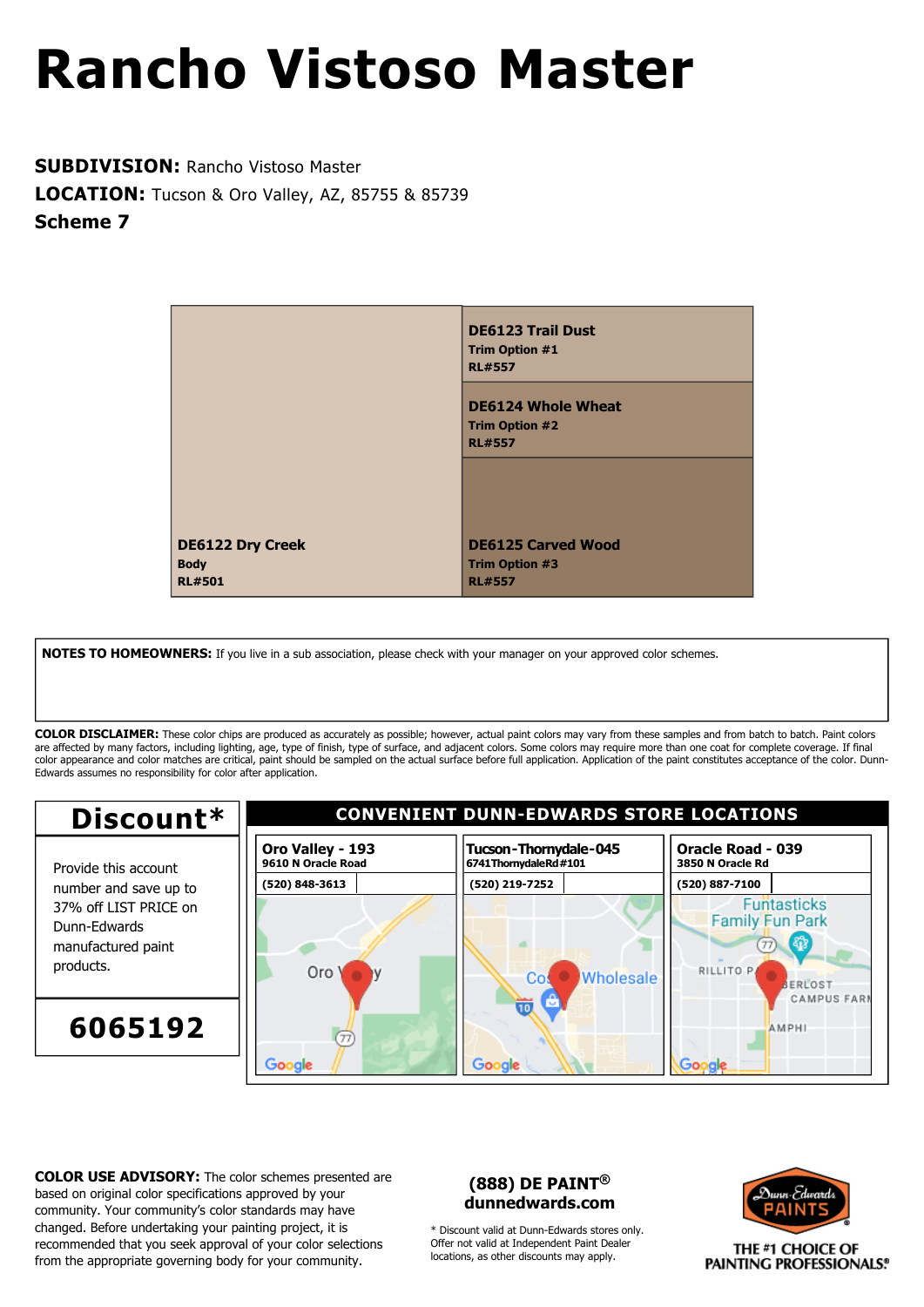**SUBDIVISION:** Rancho Vistoso Master **LOCATION:** Tucson & Oro Valley, AZ, 85755 & 85739 **Scheme 8**



**NOTES TO HOMEOWNERS:** If you live in a sub association, please check with your manager on your approved color schemes.

**COLOR DISCLAIMER:** These color chips are produced as accurately as possible; however, actual paint colors may vary from these samples and from batch to batch. Paint colors are affected by many factors, including lighting, age, type of finish, type of surface, and adjacent colors. Some colors may require more than one coat for complete coverage. If final color appearance and color matches are critical, paint should be sampled on the actual surface before full application. Application of the paint constitutes acceptance of the color. Dunn-Edwards assumes no responsibility for color after application.



**COLOR USE ADVISORY:** The color schemes presented are based on original color specifications approved by your community. Your community's color standards may have changed. Before undertaking your painting project, it is recommended that you seek approval of your color selections from the appropriate governing body for your community.

### **(888) DE PAINT® dunnedwards.com**

\* Discount valid at Dunn-Edwards stores only. Offer not valid at Independent Paint Dealer locations, as other discounts may apply.

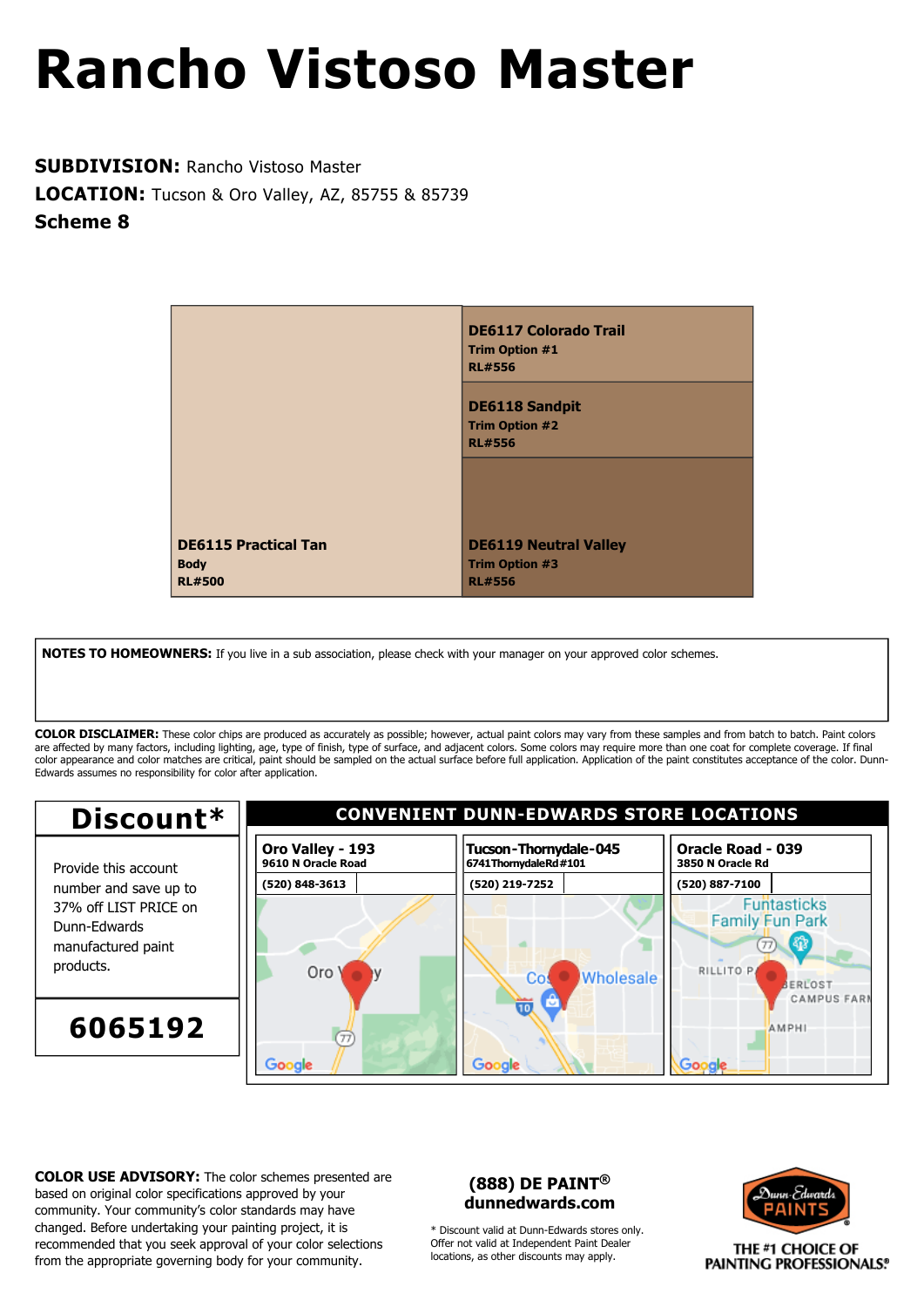**SUBDIVISION:** Rancho Vistoso Master **LOCATION:** Tucson & Oro Valley, AZ, 85755 & 85739 **Scheme 9**



**NOTES TO HOMEOWNERS:** If you live in a sub association, please check with your manager on your approved color schemes.

**COLOR DISCLAIMER:** These color chips are produced as accurately as possible; however, actual paint colors may vary from these samples and from batch to batch. Paint colors are affected by many factors, including lighting, age, type of finish, type of surface, and adjacent colors. Some colors may require more than one coat for complete coverage. If final color appearance and color matches are critical, paint should be sampled on the actual surface before full application. Application of the paint constitutes acceptance of the color. Dunn-Edwards assumes no responsibility for color after application.



**COLOR USE ADVISORY:** The color schemes presented are based on original color specifications approved by your community. Your community's color standards may have changed. Before undertaking your painting project, it is recommended that you seek approval of your color selections from the appropriate governing body for your community.

### **(888) DE PAINT® dunnedwards.com**

\* Discount valid at Dunn-Edwards stores only. Offer not valid at Independent Paint Dealer locations, as other discounts may apply.

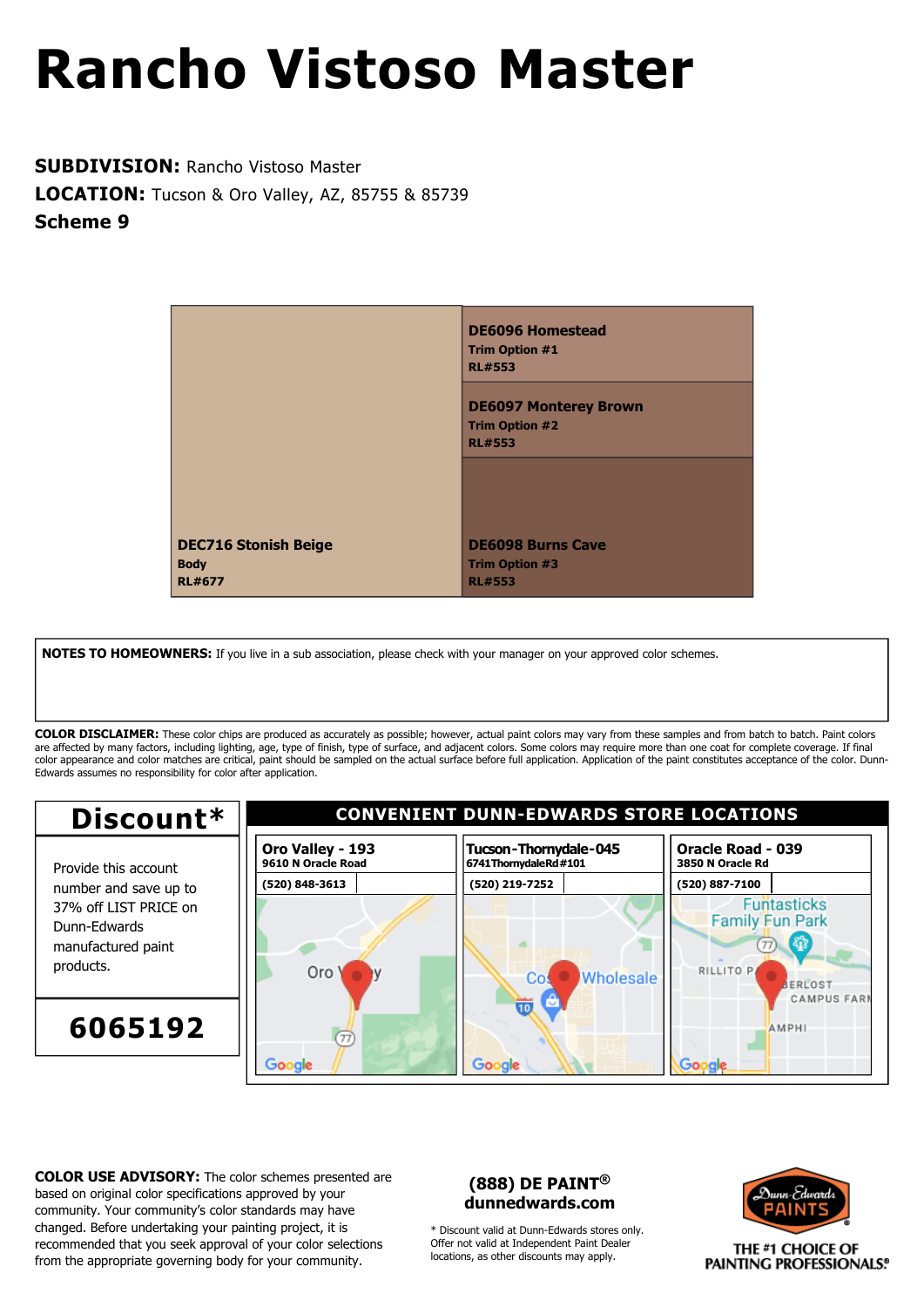**SUBDIVISION:** Rancho Vistoso Master **LOCATION:** Tucson & Oro Valley, AZ, 85755 & 85739 **Scheme 10**



**NOTES TO HOMEOWNERS:** If you live in a sub association, please check with your manager on your approved color schemes.

**COLOR DISCLAIMER:** These color chips are produced as accurately as possible; however, actual paint colors may vary from these samples and from batch to batch. Paint colors are affected by many factors, including lighting, age, type of finish, type of surface, and adjacent colors. Some colors may require more than one coat for complete coverage. If final color appearance and color matches are critical, paint should be sampled on the actual surface before full application. Application of the paint constitutes acceptance of the color. Dunn-Edwards assumes no responsibility for color after application.



**COLOR USE ADVISORY:** The color schemes presented are based on original color specifications approved by your community. Your community's color standards may have changed. Before undertaking your painting project, it is recommended that you seek approval of your color selections from the appropriate governing body for your community.

### **(888) DE PAINT® dunnedwards.com**

\* Discount valid at Dunn-Edwards stores only. Offer not valid at Independent Paint Dealer locations, as other discounts may apply.

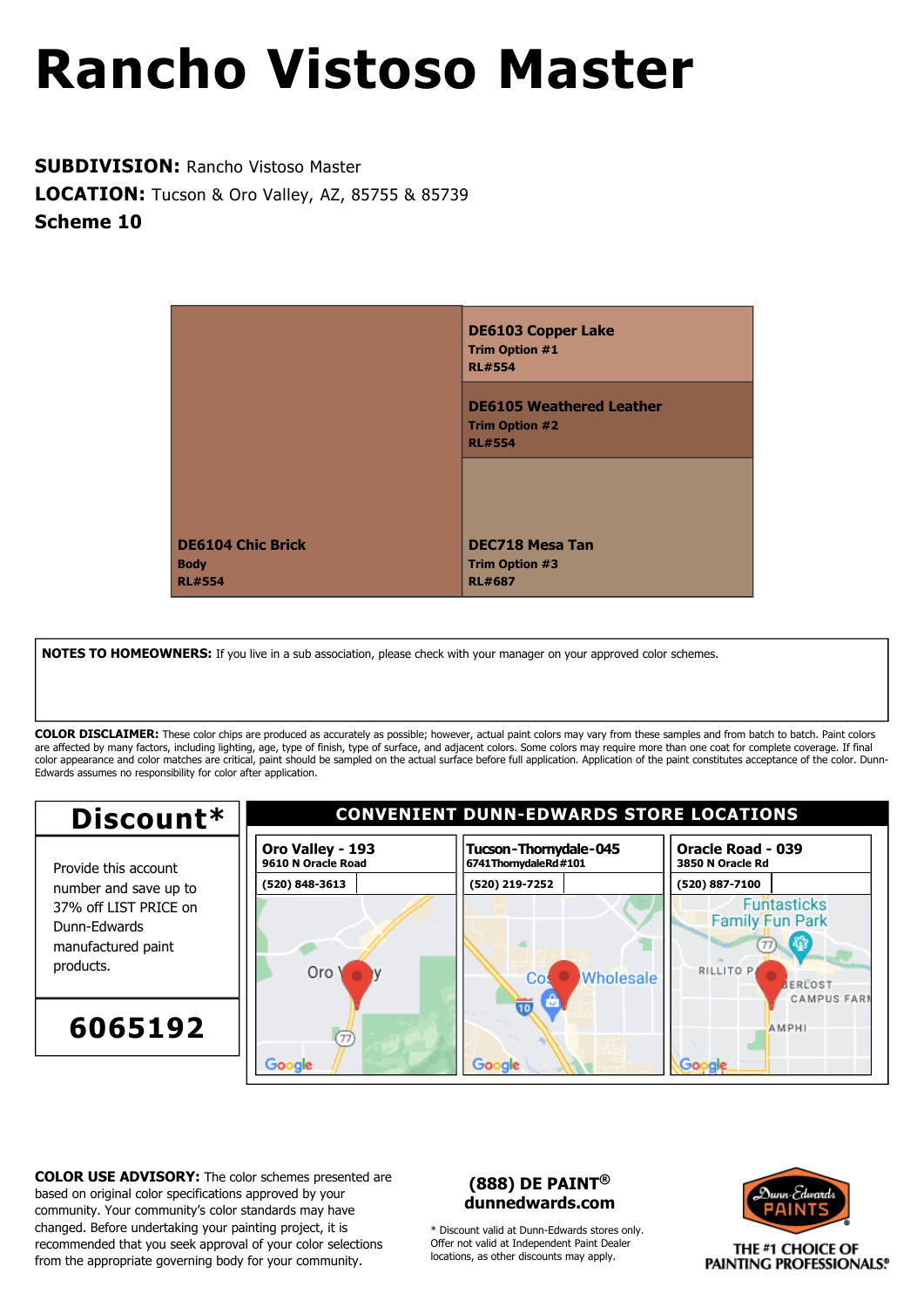**SUBDIVISION:** Rancho Vistoso Master **LOCATION:** Tucson & Oro Valley, AZ, 85755 & 85739 **Scheme 11**



**NOTES TO HOMEOWNERS:** If you live in a sub association, please check with your manager on your approved color schemes.

**COLOR DISCLAIMER:** These color chips are produced as accurately as possible; however, actual paint colors may vary from these samples and from batch to batch. Paint colors are affected by many factors, including lighting, age, type of finish, type of surface, and adjacent colors. Some colors may require more than one coat for complete coverage. If final color appearance and color matches are critical, paint should be sampled on the actual surface before full application. Application of the paint constitutes acceptance of the color. Dunn-Edwards assumes no responsibility for color after application.



**COLOR USE ADVISORY:** The color schemes presented are based on original color specifications approved by your community. Your community's color standards may have changed. Before undertaking your painting project, it is recommended that you seek approval of your color selections from the appropriate governing body for your community.

### **(888) DE PAINT® dunnedwards.com**

\* Discount valid at Dunn-Edwards stores only. Offer not valid at Independent Paint Dealer locations, as other discounts may apply.

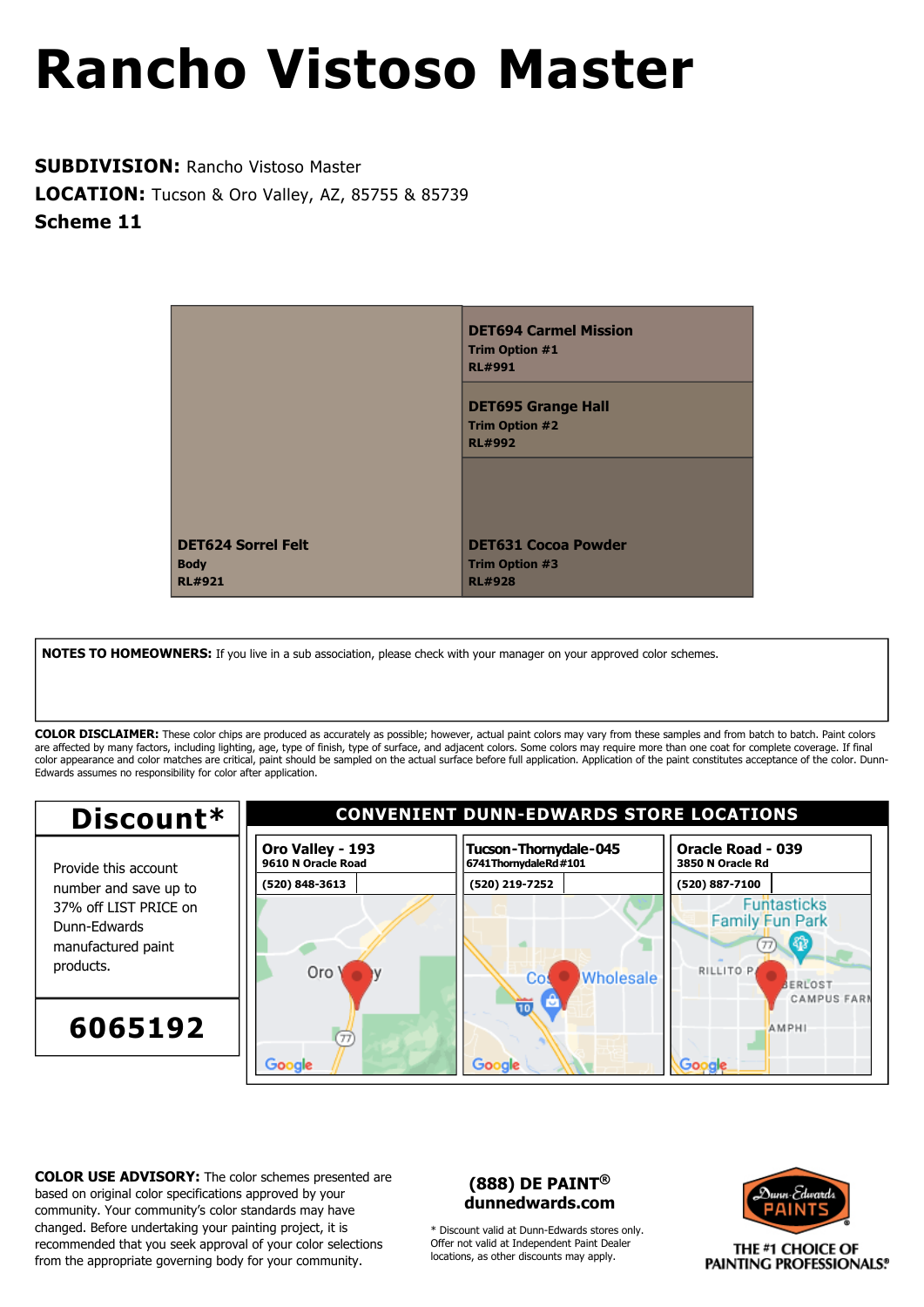**SUBDIVISION:** Rancho Vistoso Master **LOCATION:** Tucson & Oro Valley, AZ, 85755 & 85739 **Scheme 12**



**NOTES TO HOMEOWNERS:** If you live in a sub association, please check with your manager on your approved color schemes.

**COLOR DISCLAIMER:** These color chips are produced as accurately as possible; however, actual paint colors may vary from these samples and from batch to batch. Paint colors are affected by many factors, including lighting, age, type of finish, type of surface, and adjacent colors. Some colors may require more than one coat for complete coverage. If final color appearance and color matches are critical, paint should be sampled on the actual surface before full application. Application of the paint constitutes acceptance of the color. Dunn-Edwards assumes no responsibility for color after application.



**COLOR USE ADVISORY:** The color schemes presented are based on original color specifications approved by your community. Your community's color standards may have changed. Before undertaking your painting project, it is recommended that you seek approval of your color selections from the appropriate governing body for your community.

### **(888) DE PAINT® dunnedwards.com**

\* Discount valid at Dunn-Edwards stores only. Offer not valid at Independent Paint Dealer locations, as other discounts may apply.

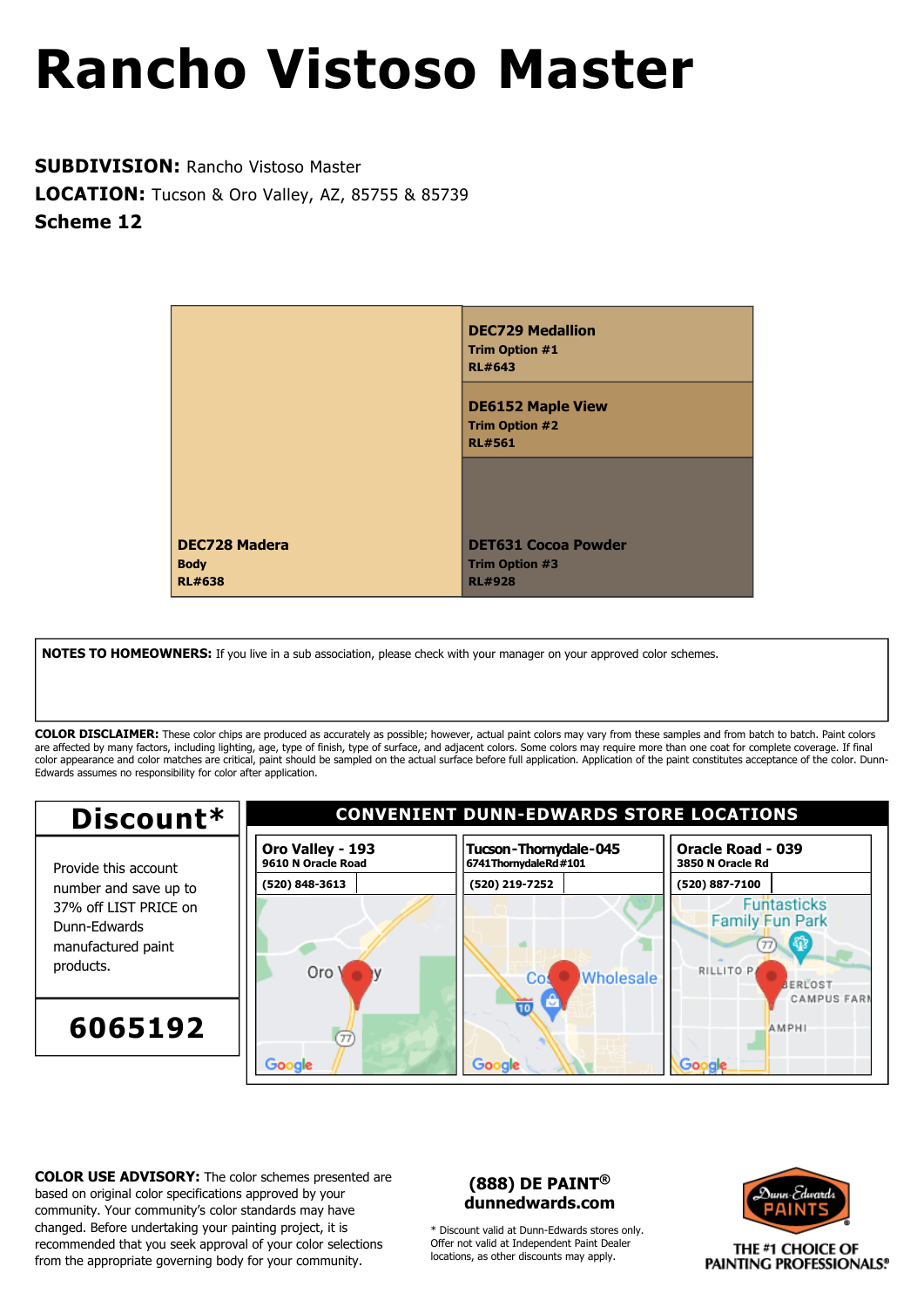**SUBDIVISION:** Rancho Vistoso Master **LOCATION:** Tucson & Oro Valley, AZ, 85755 & 85739 **Scheme 13**



**NOTES TO HOMEOWNERS:** If you live in a sub association, please check with your manager on your approved color schemes.

**COLOR DISCLAIMER:** These color chips are produced as accurately as possible; however, actual paint colors may vary from these samples and from batch to batch. Paint colors are affected by many factors, including lighting, age, type of finish, type of surface, and adjacent colors. Some colors may require more than one coat for complete coverage. If final color appearance and color matches are critical, paint should be sampled on the actual surface before full application. Application of the paint constitutes acceptance of the color. Dunn-Edwards assumes no responsibility for color after application.



**COLOR USE ADVISORY:** The color schemes presented are based on original color specifications approved by your community. Your community's color standards may have changed. Before undertaking your painting project, it is recommended that you seek approval of your color selections from the appropriate governing body for your community.

### **(888) DE PAINT® dunnedwards.com**

\* Discount valid at Dunn-Edwards stores only. Offer not valid at Independent Paint Dealer locations, as other discounts may apply.

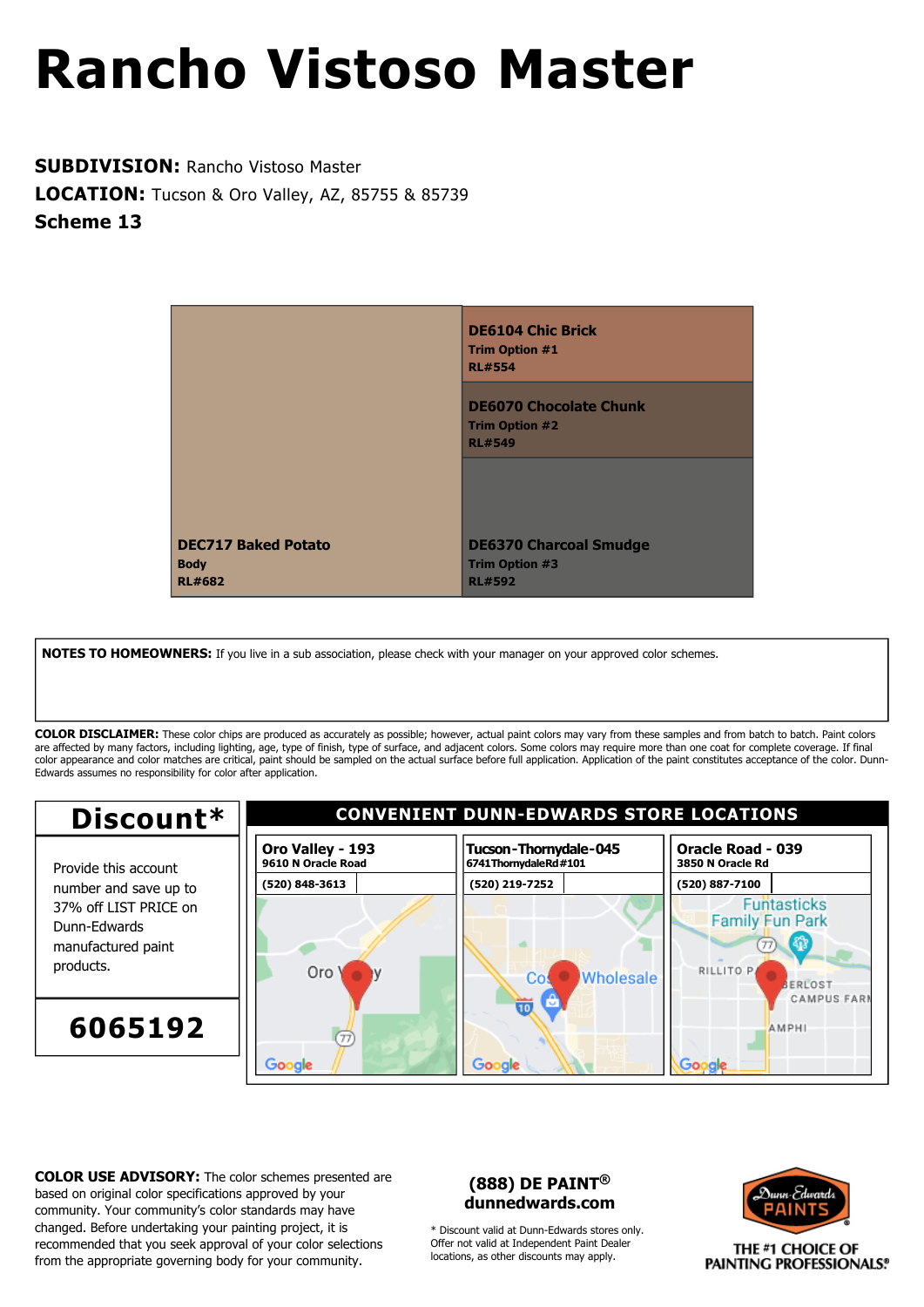**SUBDIVISION:** Rancho Vistoso Master **LOCATION:** Tucson & Oro Valley, AZ, 85755 & 85739 **Scheme 14**



**NOTES TO HOMEOWNERS:** If you live in a sub association, please check with your manager on your approved color schemes.

**COLOR DISCLAIMER:** These color chips are produced as accurately as possible; however, actual paint colors may vary from these samples and from batch to batch. Paint colors are affected by many factors, including lighting, age, type of finish, type of surface, and adjacent colors. Some colors may require more than one coat for complete coverage. If final color appearance and color matches are critical, paint should be sampled on the actual surface before full application. Application of the paint constitutes acceptance of the color. Dunn-Edwards assumes no responsibility for color after application.



**COLOR USE ADVISORY:** The color schemes presented are based on original color specifications approved by your community. Your community's color standards may have changed. Before undertaking your painting project, it is recommended that you seek approval of your color selections from the appropriate governing body for your community.

### **(888) DE PAINT® dunnedwards.com**

\* Discount valid at Dunn-Edwards stores only. Offer not valid at Independent Paint Dealer locations, as other discounts may apply.

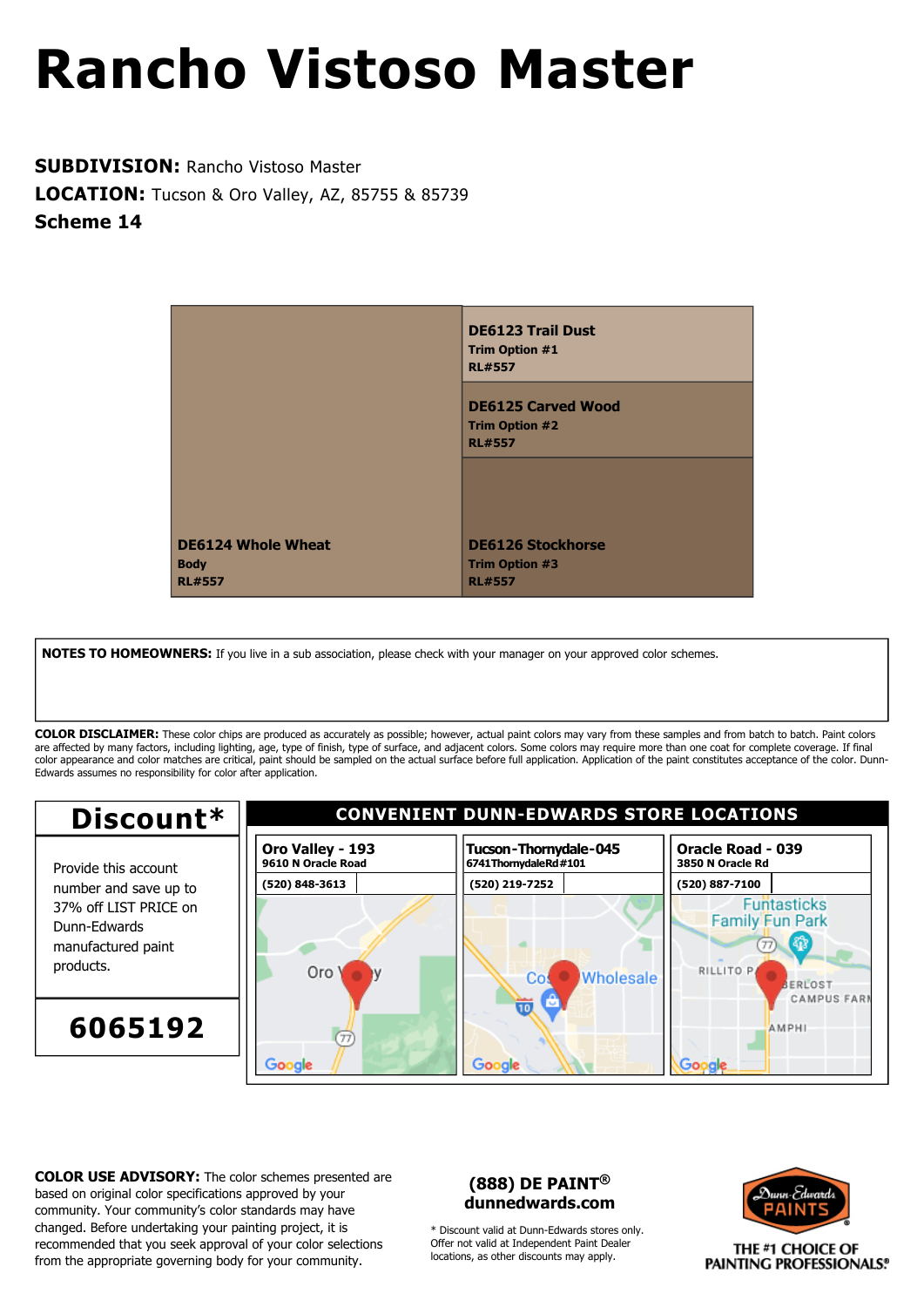**SUBDIVISION:** Rancho Vistoso Master **LOCATION:** Tucson & Oro Valley, AZ, 85755 & 85739 **Scheme 15**



**NOTES TO HOMEOWNERS:** If you live in a sub association, please check with your manager on your approved color schemes.

**COLOR DISCLAIMER:** These color chips are produced as accurately as possible; however, actual paint colors may vary from these samples and from batch to batch. Paint colors are affected by many factors, including lighting, age, type of finish, type of surface, and adjacent colors. Some colors may require more than one coat for complete coverage. If final color appearance and color matches are critical, paint should be sampled on the actual surface before full application. Application of the paint constitutes acceptance of the color. Dunn-Edwards assumes no responsibility for color after application.



**COLOR USE ADVISORY:** The color schemes presented are based on original color specifications approved by your community. Your community's color standards may have changed. Before undertaking your painting project, it is recommended that you seek approval of your color selections from the appropriate governing body for your community.

### **(888) DE PAINT® dunnedwards.com**

\* Discount valid at Dunn-Edwards stores only. Offer not valid at Independent Paint Dealer locations, as other discounts may apply.

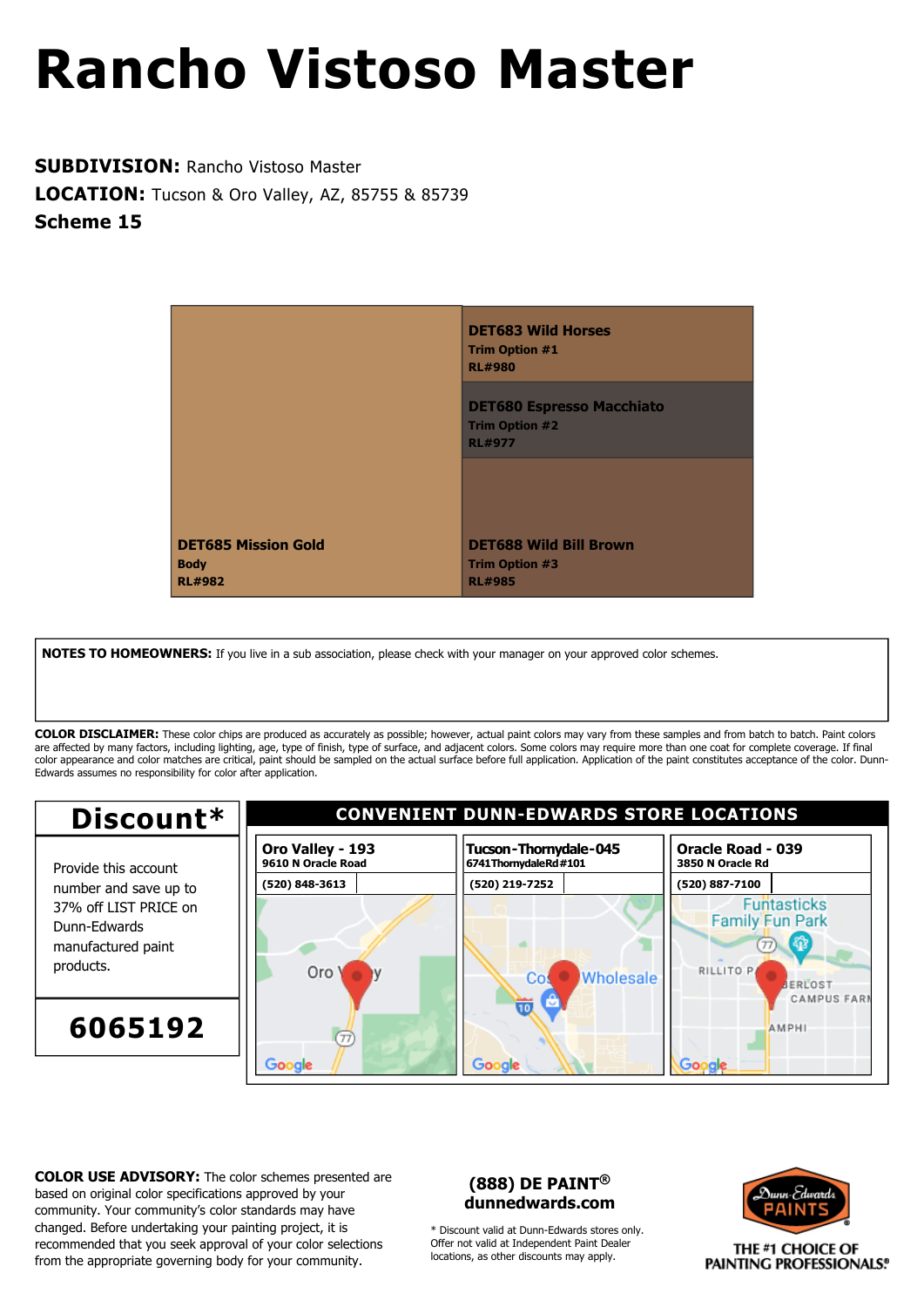**SUBDIVISION:** Rancho Vistoso Master **LOCATION:** Tucson & Oro Valley, AZ, 85755 & 85739 **Scheme 16**



**NOTES TO HOMEOWNERS:** If you live in a sub association, please check with your manager on your approved color schemes.

**COLOR DISCLAIMER:** These color chips are produced as accurately as possible; however, actual paint colors may vary from these samples and from batch to batch. Paint colors are affected by many factors, including lighting, age, type of finish, type of surface, and adjacent colors. Some colors may require more than one coat for complete coverage. If final color appearance and color matches are critical, paint should be sampled on the actual surface before full application. Application of the paint constitutes acceptance of the color. Dunn-Edwards assumes no responsibility for color after application.



**COLOR USE ADVISORY:** The color schemes presented are based on original color specifications approved by your community. Your community's color standards may have changed. Before undertaking your painting project, it is recommended that you seek approval of your color selections from the appropriate governing body for your community.

### **(888) DE PAINT® dunnedwards.com**

\* Discount valid at Dunn-Edwards stores only. Offer not valid at Independent Paint Dealer locations, as other discounts may apply.

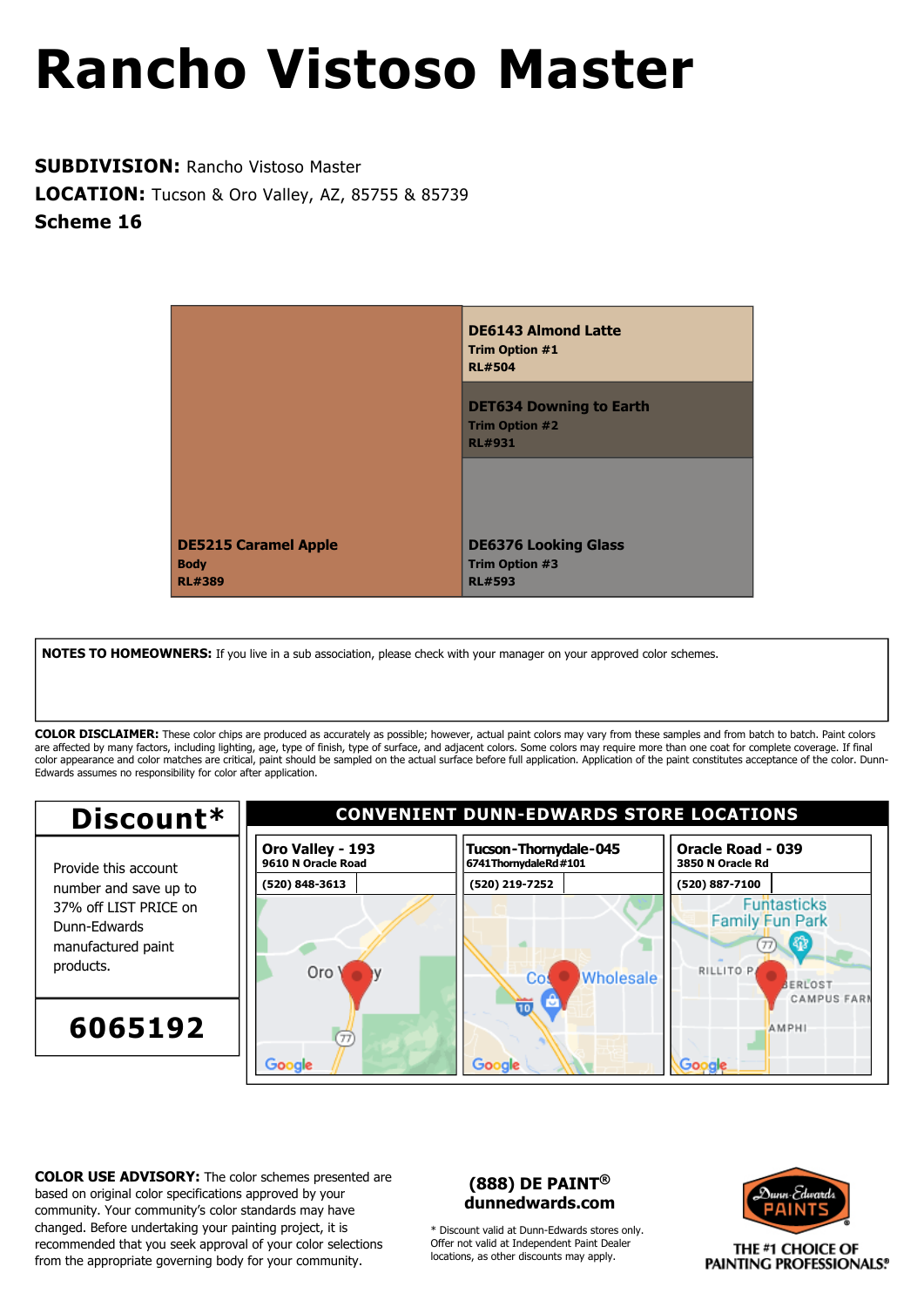**SUBDIVISION:** Rancho Vistoso Master **LOCATION:** Tucson & Oro Valley, AZ, 85755 & 85739 **Scheme 17**



**NOTES TO HOMEOWNERS:** If you live in a sub association, please check with your manager on your approved color schemes.

**COLOR DISCLAIMER:** These color chips are produced as accurately as possible; however, actual paint colors may vary from these samples and from batch to batch. Paint colors are affected by many factors, including lighting, age, type of finish, type of surface, and adjacent colors. Some colors may require more than one coat for complete coverage. If final color appearance and color matches are critical, paint should be sampled on the actual surface before full application. Application of the paint constitutes acceptance of the color. Dunn-Edwards assumes no responsibility for color after application.



**COLOR USE ADVISORY:** The color schemes presented are based on original color specifications approved by your community. Your community's color standards may have changed. Before undertaking your painting project, it is recommended that you seek approval of your color selections from the appropriate governing body for your community.

### **(888) DE PAINT® dunnedwards.com**

\* Discount valid at Dunn-Edwards stores only. Offer not valid at Independent Paint Dealer locations, as other discounts may apply.

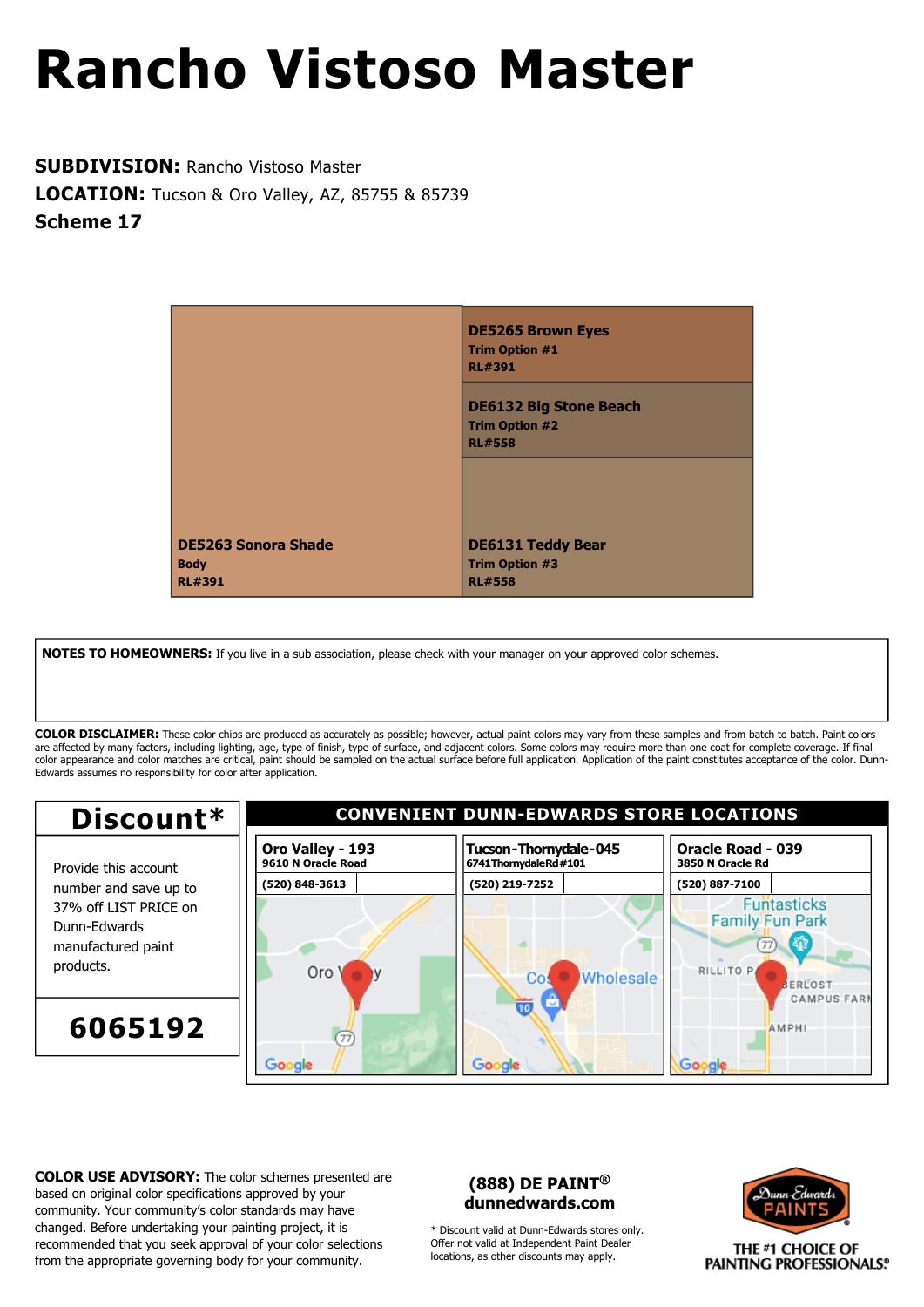**SUBDIVISION:** Rancho Vistoso Master **LOCATION:** Tucson & Oro Valley, AZ, 85755 & 85739 **Scheme 18**



**NOTES TO HOMEOWNERS:** If you live in a sub association, please check with your manager on your approved color schemes.

**COLOR DISCLAIMER:** These color chips are produced as accurately as possible; however, actual paint colors may vary from these samples and from batch to batch. Paint colors are affected by many factors, including lighting, age, type of finish, type of surface, and adjacent colors. Some colors may require more than one coat for complete coverage. If final color appearance and color matches are critical, paint should be sampled on the actual surface before full application. Application of the paint constitutes acceptance of the color. Dunn-Edwards assumes no responsibility for color after application.



**COLOR USE ADVISORY:** The color schemes presented are based on original color specifications approved by your community. Your community's color standards may have changed. Before undertaking your painting project, it is recommended that you seek approval of your color selections from the appropriate governing body for your community.

### **(888) DE PAINT® dunnedwards.com**

\* Discount valid at Dunn-Edwards stores only. Offer not valid at Independent Paint Dealer locations, as other discounts may apply.

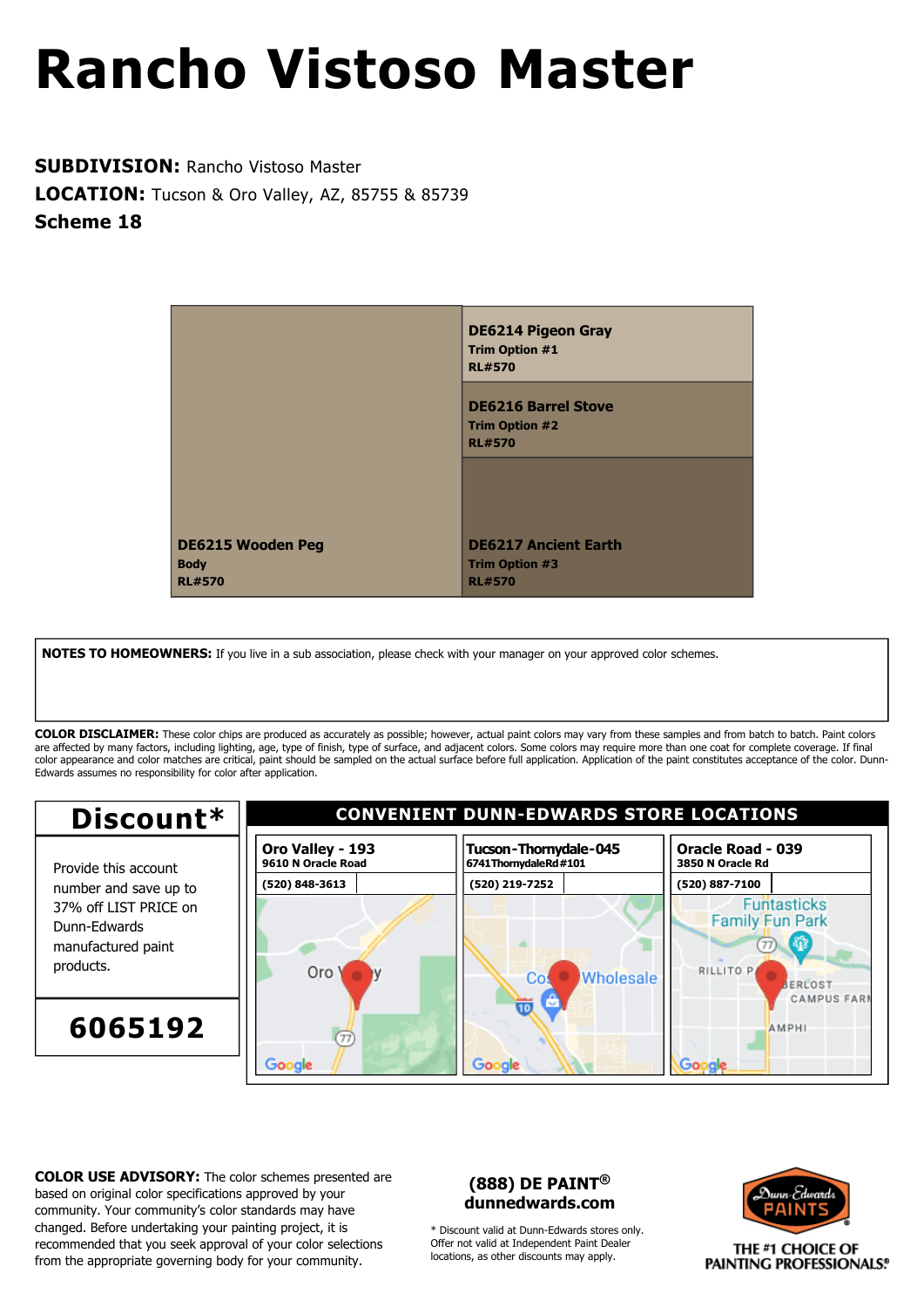**SUBDIVISION:** Rancho Vistoso Master **LOCATION:** Tucson & Oro Valley, AZ, 85755 & 85739 **Scheme 19**



**NOTES TO HOMEOWNERS:** If you live in a sub association, please check with your manager on your approved color schemes.

**COLOR DISCLAIMER:** These color chips are produced as accurately as possible; however, actual paint colors may vary from these samples and from batch to batch. Paint colors are affected by many factors, including lighting, age, type of finish, type of surface, and adjacent colors. Some colors may require more than one coat for complete coverage. If final color appearance and color matches are critical, paint should be sampled on the actual surface before full application. Application of the paint constitutes acceptance of the color. Dunn-Edwards assumes no responsibility for color after application.



**COLOR USE ADVISORY:** The color schemes presented are based on original color specifications approved by your community. Your community's color standards may have changed. Before undertaking your painting project, it is recommended that you seek approval of your color selections from the appropriate governing body for your community.

### **(888) DE PAINT® dunnedwards.com**

\* Discount valid at Dunn-Edwards stores only. Offer not valid at Independent Paint Dealer locations, as other discounts may apply.

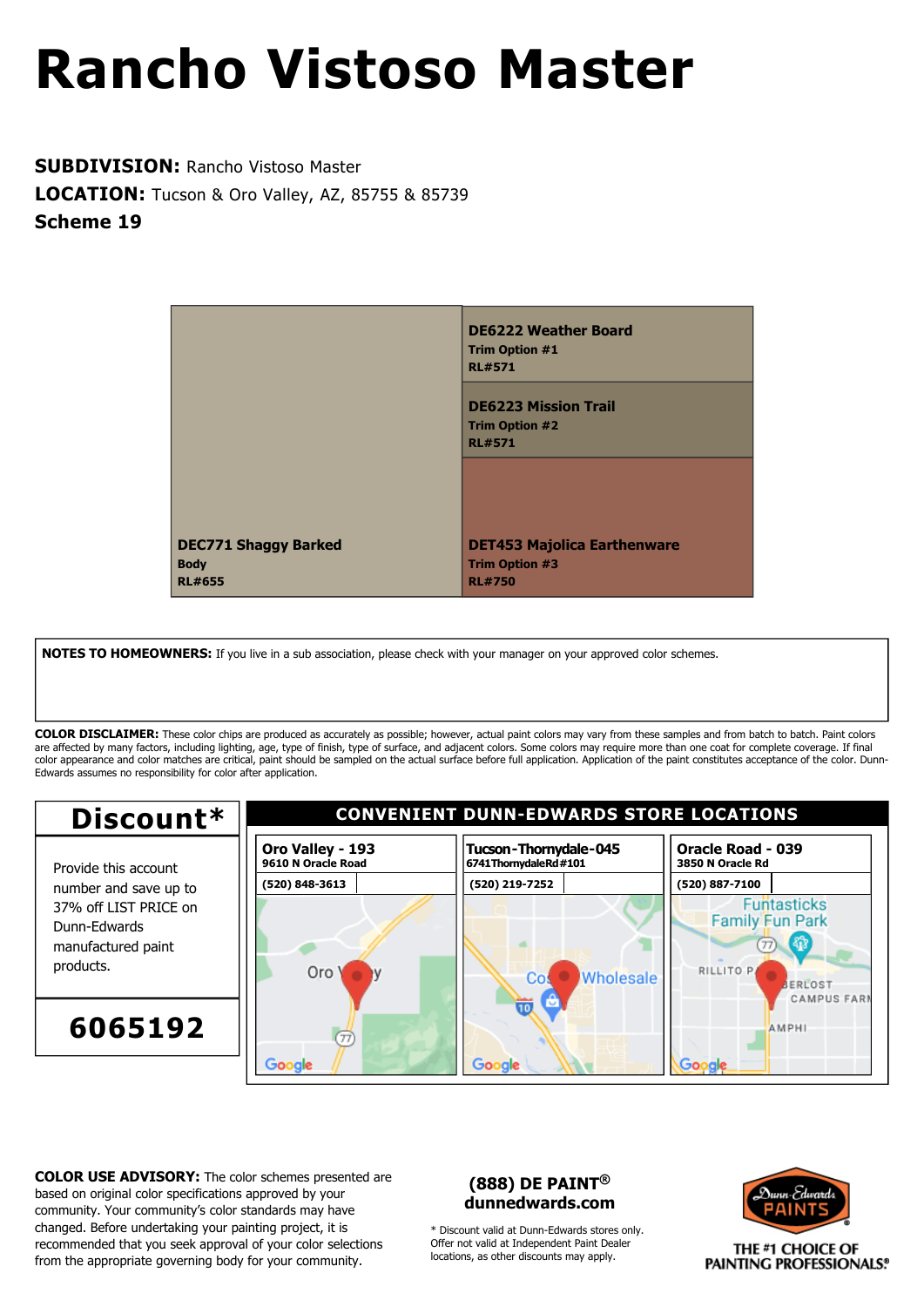**SUBDIVISION:** Rancho Vistoso Master **LOCATION:** Tucson & Oro Valley, AZ, 85755 & 85739 **Scheme 20**



**NOTES TO HOMEOWNERS:** If you live in a sub association, please check with your manager on your approved color schemes.

**COLOR DISCLAIMER:** These color chips are produced as accurately as possible; however, actual paint colors may vary from these samples and from batch to batch. Paint colors are affected by many factors, including lighting, age, type of finish, type of surface, and adjacent colors. Some colors may require more than one coat for complete coverage. If final color appearance and color matches are critical, paint should be sampled on the actual surface before full application. Application of the paint constitutes acceptance of the color. Dunn-Edwards assumes no responsibility for color after application.



**COLOR USE ADVISORY:** The color schemes presented are based on original color specifications approved by your community. Your community's color standards may have changed. Before undertaking your painting project, it is recommended that you seek approval of your color selections from the appropriate governing body for your community.

### **(888) DE PAINT® dunnedwards.com**

\* Discount valid at Dunn-Edwards stores only. Offer not valid at Independent Paint Dealer locations, as other discounts may apply.

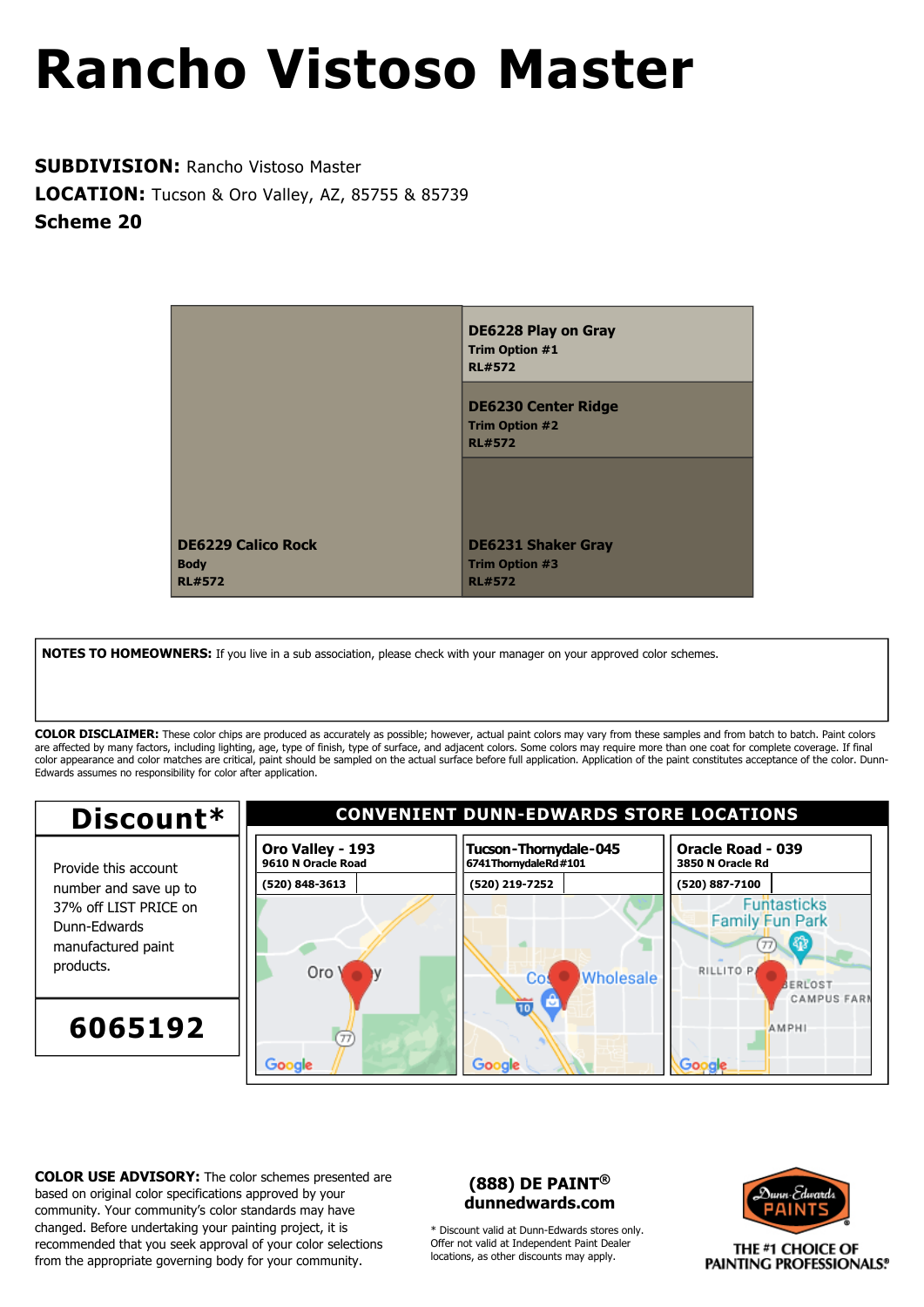**SUBDIVISION:** Rancho Vistoso Master **LOCATION:** Tucson & Oro Valley, AZ, 85755 & 85739 **Scheme 21**



**NOTES TO HOMEOWNERS:** If you live in a sub association, please check with your manager on your approved color schemes.

**COLOR DISCLAIMER:** These color chips are produced as accurately as possible; however, actual paint colors may vary from these samples and from batch to batch. Paint colors are affected by many factors, including lighting, age, type of finish, type of surface, and adjacent colors. Some colors may require more than one coat for complete coverage. If final color appearance and color matches are critical, paint should be sampled on the actual surface before full application. Application of the paint constitutes acceptance of the color. Dunn-Edwards assumes no responsibility for color after application.



**COLOR USE ADVISORY:** The color schemes presented are based on original color specifications approved by your community. Your community's color standards may have changed. Before undertaking your painting project, it is recommended that you seek approval of your color selections from the appropriate governing body for your community.

### **(888) DE PAINT® dunnedwards.com**

\* Discount valid at Dunn-Edwards stores only. Offer not valid at Independent Paint Dealer locations, as other discounts may apply.

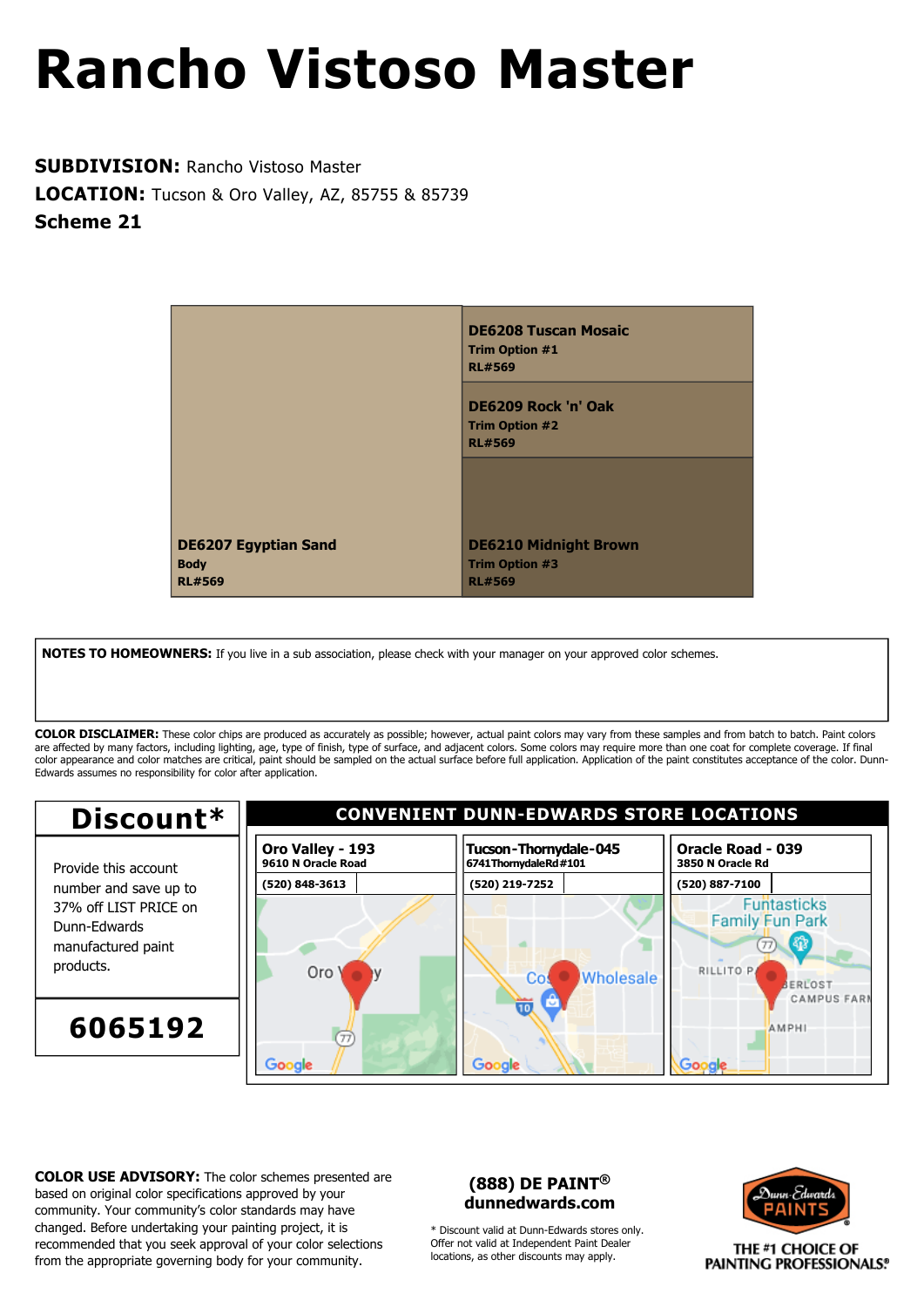**SUBDIVISION:** Rancho Vistoso Master **LOCATION:** Tucson & Oro Valley, AZ, 85755 & 85739 **Scheme 22**



**NOTES TO HOMEOWNERS:** If you live in a sub association, please check with your manager on your approved color schemes.

**COLOR DISCLAIMER:** These color chips are produced as accurately as possible; however, actual paint colors may vary from these samples and from batch to batch. Paint colors are affected by many factors, including lighting, age, type of finish, type of surface, and adjacent colors. Some colors may require more than one coat for complete coverage. If final color appearance and color matches are critical, paint should be sampled on the actual surface before full application. Application of the paint constitutes acceptance of the color. Dunn-Edwards assumes no responsibility for color after application.



**COLOR USE ADVISORY:** The color schemes presented are based on original color specifications approved by your community. Your community's color standards may have changed. Before undertaking your painting project, it is recommended that you seek approval of your color selections from the appropriate governing body for your community.

### **(888) DE PAINT® dunnedwards.com**

\* Discount valid at Dunn-Edwards stores only. Offer not valid at Independent Paint Dealer locations, as other discounts may apply.

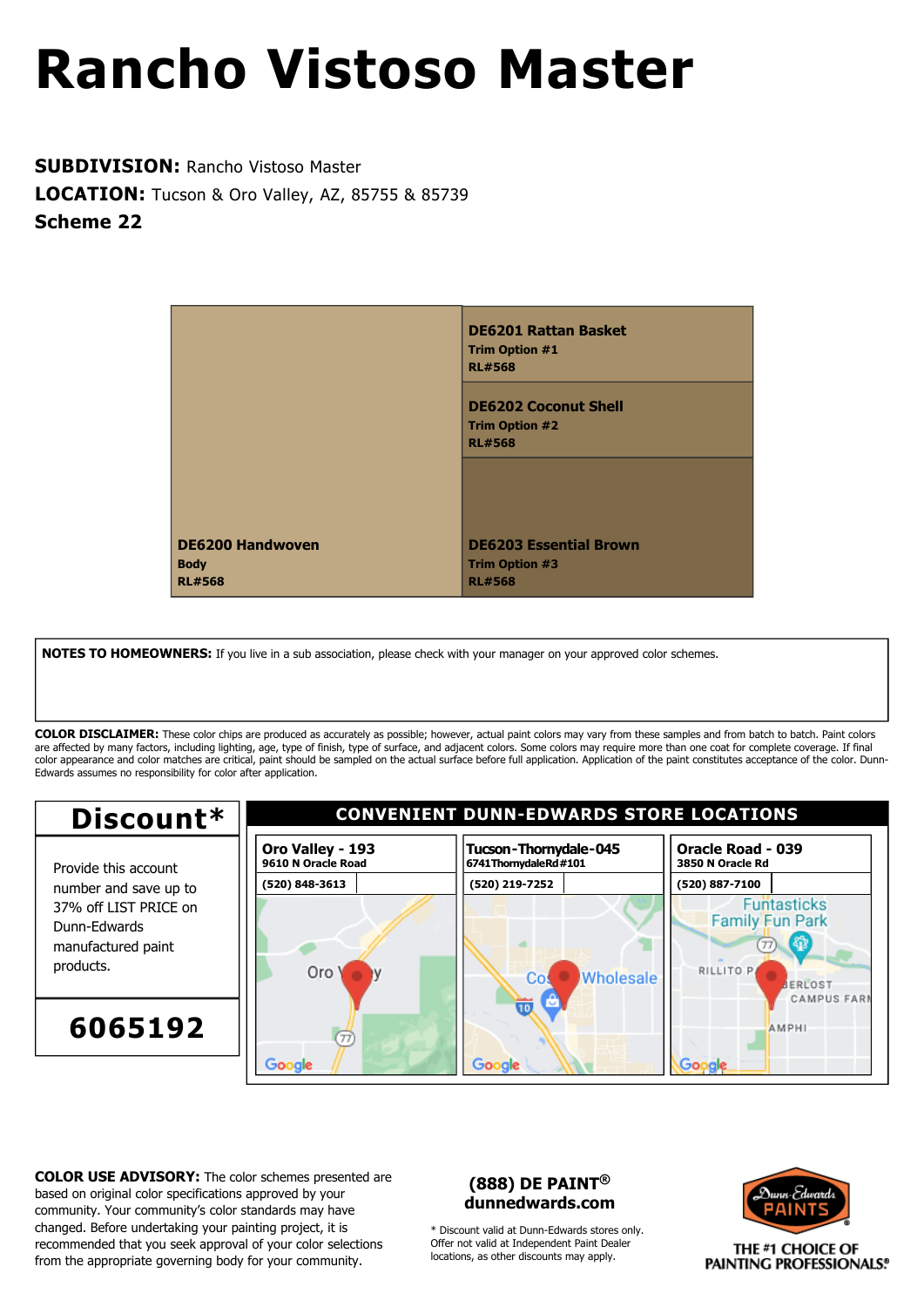**SUBDIVISION:** Rancho Vistoso Master **LOCATION:** Tucson & Oro Valley, AZ, 85755 & 85739 **Scheme 23**



**NOTES TO HOMEOWNERS:** If you live in a sub association, please check with your manager on your approved color schemes.

**COLOR DISCLAIMER:** These color chips are produced as accurately as possible; however, actual paint colors may vary from these samples and from batch to batch. Paint colors are affected by many factors, including lighting, age, type of finish, type of surface, and adjacent colors. Some colors may require more than one coat for complete coverage. If final color appearance and color matches are critical, paint should be sampled on the actual surface before full application. Application of the paint constitutes acceptance of the color. Dunn-Edwards assumes no responsibility for color after application.



**COLOR USE ADVISORY:** The color schemes presented are based on original color specifications approved by your community. Your community's color standards may have changed. Before undertaking your painting project, it is recommended that you seek approval of your color selections from the appropriate governing body for your community.

### **(888) DE PAINT® dunnedwards.com**

\* Discount valid at Dunn-Edwards stores only. Offer not valid at Independent Paint Dealer locations, as other discounts may apply.